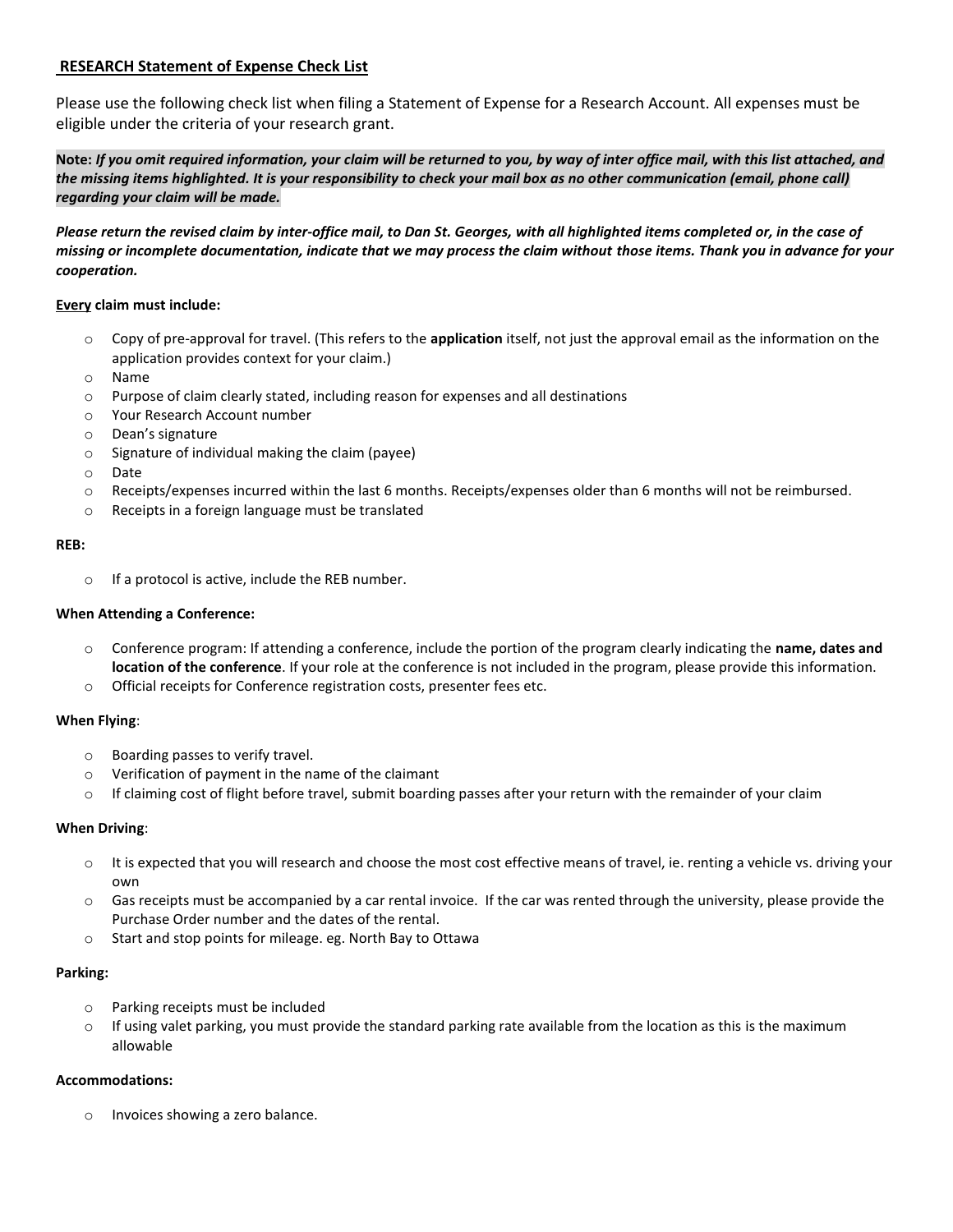### **Meals:**

- o Original, itemized receipts. (This means receipts on which purchased items are spelled out. In some cases you may have to ask for a written receipt.)
- o Debit/credit receipts. If your itemized receipts do not include tips, you will need this additional receipt to verify tips. Please note: a debit/credit receipt does not replace an itemized receipt.
- o Remove liquor charges from meal receipts and corresponding tax and tip.
- o Meals charged to your hotel room must be accompanied by an itemized receipt. You will have to ask for one.
- o Indicate if meal receipts include research collaborators and provide names.
- o Indicate if receipts include meals for non-work related personnel and remove those costs.

# **When purchasing supplies/equipment:**

- $\circ$  Written justification for purchases of equipment or supplies. Please indicate why these are necessary to your research.
- o Original, itemized receipts. (This means receipts on which purchased items are spelled out. In some cases you may have to ask for a written receipt.)

# **When verifying purchases using credit card statements or online receipts:**

o Include the portion of the statement which shows the identification of the card/account holder

# **When paying with Foreign Currency**

- o Identify the currency.
- o When items are not all in the same currency, clearly identify the currency for each item eg. Meal at Keg in Canadian funds, other meals in US funds
- o If you are converting to Canadian dollars please indicate the conversion rate used.
- o If possible, provide a copy of the credit card statement which shows the amount in Canadian dollars

# **When working with a research collaborator/assistant**

- $\circ$  Signature to authorize use of your account number for expenses claimed by a research collaborator for whom we have a Delegation of Authority on file.
- o Signature of individual making the claim (payee)
- $\circ$  The person who incurred the expenses must make the claim. If expenses are incurred by another individual, they must make their own claim, even if they are not Nipissing personnel.
- $\circ$  If the receipt(s) are in the collaborator/assistant's name, but paid by you, you must include a copy of the credit card statement as proof of payment.

# **When claiming payment to research participants (Honoraria, gift cards etc.)**

o Claim the expense after the recipients have been paid (not when gift cards are purchased) and attach a list of each payment using the agreed upon method in your research proposal

**Other**: (For use by the Research Office)

I am unable to provide the required receipts/documentation at this time. Please process my claim without the following

items: \_\_\_\_\_\_\_\_\_\_\_\_\_\_\_\_\_\_\_\_\_\_\_\_\_\_\_\_\_\_\_\_\_\_\_\_\_\_\_\_\_\_\_\_\_\_\_\_\_\_\_\_\_\_\_\_\_\_\_\_\_\_\_\_\_\_\_\_\_\_\_\_\_\_\_\_\_\_\_\_\_\_\_\_\_\_\_\_

Name: \_\_\_\_\_\_\_\_\_\_\_\_\_\_\_\_\_\_\_\_\_\_\_\_\_\_\_\_\_\_\_\_ Signature: \_\_\_\_\_\_\_\_\_\_\_\_\_\_\_\_\_\_\_\_\_\_\_\_\_\_\_\_\_\_\_

**Date: \_\_\_\_\_\_\_\_\_\_\_\_\_\_\_\_\_\_\_\_\_\_\_\_\_\_\_\_\_\_\_\_\_**